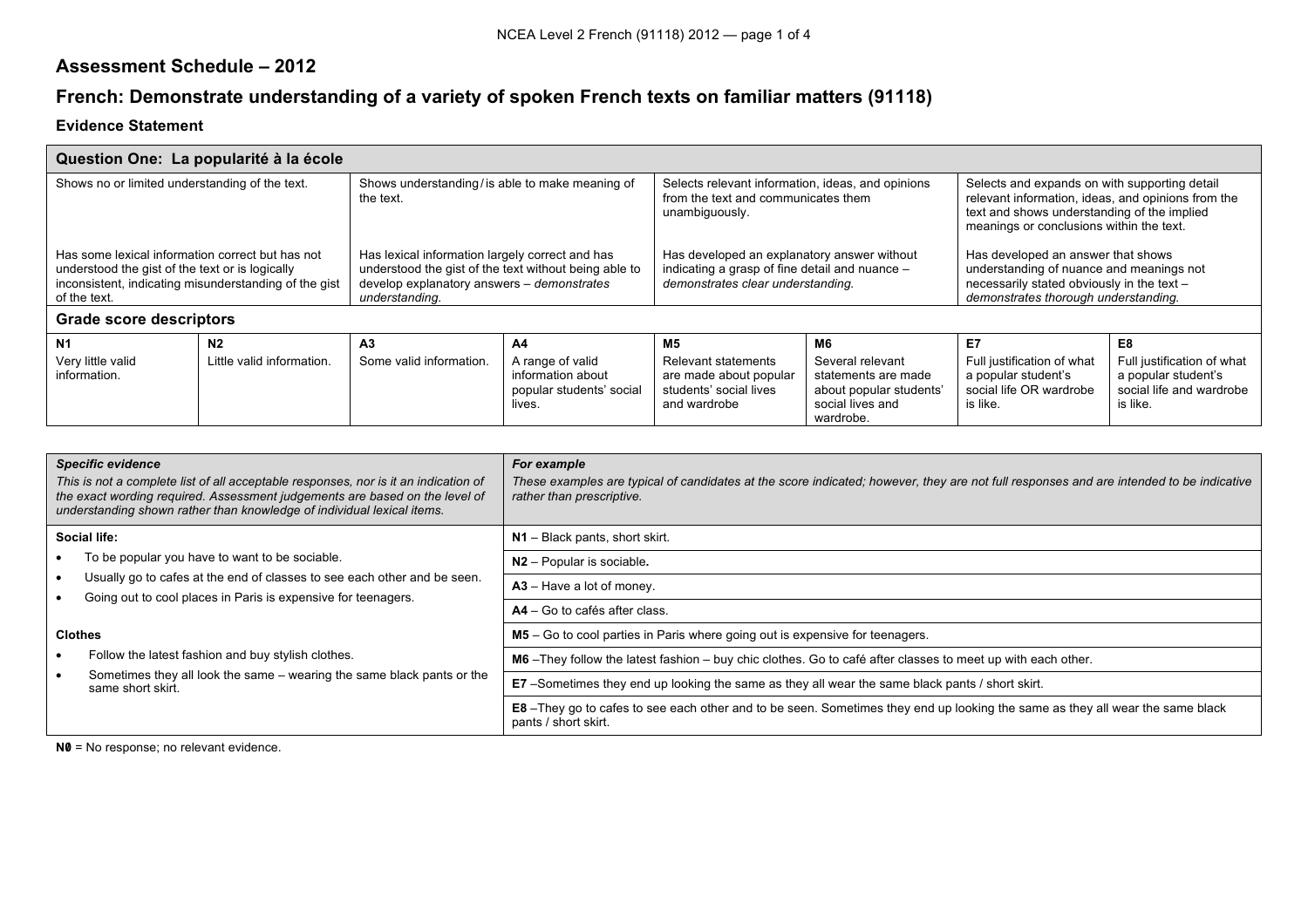| Question Two: La popularité à la école                                                                                                                                       |                                             |                                                                                                                                                                          |                                                 |                                                                                                                                    |                                       |                                                                                                                                                                                                |                                                                                          |  |
|------------------------------------------------------------------------------------------------------------------------------------------------------------------------------|---------------------------------------------|--------------------------------------------------------------------------------------------------------------------------------------------------------------------------|-------------------------------------------------|------------------------------------------------------------------------------------------------------------------------------------|---------------------------------------|------------------------------------------------------------------------------------------------------------------------------------------------------------------------------------------------|------------------------------------------------------------------------------------------|--|
| Shows no or limited understanding of the text.                                                                                                                               |                                             | Shows understanding/is able to make meaning of<br>the text.                                                                                                              |                                                 | Selects relevant information, ideas, and opinions<br>from the text and communicates them<br>unambiguously.                         |                                       | Selects and expands on with supporting detail<br>relevant information, ideas, and opinions from the<br>text and shows understanding of the implied<br>meanings or conclusions within the text. |                                                                                          |  |
| Has some lexical information correct but has not<br>understood the gist of the text or is logically<br>inconsistent, indicating misunderstanding of the gist<br>of the text. |                                             | Has lexical information largely correct and has<br>understood the gist of the text without being able to<br>develop explanatory answers - demonstrates<br>understanding. |                                                 | Has developed an explanatory answer without<br>indicating a grasp of fine detail and nuance -<br>demonstrates clear understanding. |                                       | Has developed an answer that shows<br>understanding of nuance and meanings not<br>necessarily stated obviously in the text -<br>demonstrates thorough understanding.                           |                                                                                          |  |
| <b>Grade score descriptors</b>                                                                                                                                               |                                             |                                                                                                                                                                          |                                                 |                                                                                                                                    |                                       |                                                                                                                                                                                                |                                                                                          |  |
| N <sub>1</sub><br>Very little valid                                                                                                                                          | N <sub>2</sub><br>Little valid information. | A3<br>Some valid information.                                                                                                                                            | A4<br>A range of valid                          | <b>M5</b><br>A justification of why                                                                                                | M6<br>A full justification of why     | E7<br>A justification of why                                                                                                                                                                   | E8<br>A full justification of why                                                        |  |
| information.                                                                                                                                                                 |                                             |                                                                                                                                                                          | information about why<br>they chose one person. | they chose Catherine or<br>Jean-Paul.                                                                                              | they chose Catherine or<br>Jean-Paul. | they chose Catherine or<br>Jean-Paul AND why<br>they did not choose the<br>other person.                                                                                                       | they chose Catherine or<br>Jean-Paul AND why<br>they did not choose the<br>other person. |  |

| <b>Specific evidence</b><br>This is not a complete list of all acceptable responses, nor is it an indication of<br>the exact wording required. Assessment judgements are based on the level of<br>understanding shown rather than knowledge of individual lexical items. | For example<br>These examples are typical of candidates at the score indicated; however, they are not full responses and are intended to be indicative<br>rather than prescriptive.                                                                                                                                                                            |
|--------------------------------------------------------------------------------------------------------------------------------------------------------------------------------------------------------------------------------------------------------------------------|----------------------------------------------------------------------------------------------------------------------------------------------------------------------------------------------------------------------------------------------------------------------------------------------------------------------------------------------------------------|
| chose Catherine because she says that in her school everyone respects                                                                                                                                                                                                    | $N1$ – Catherine because says friendship is great.                                                                                                                                                                                                                                                                                                             |
| each other in spite of their differences. At her school everyone is trying hard to<br>succeed and be an individual rather than be popular, which is my own                                                                                                               | N2 – Catherine because it is important to develop individuality.                                                                                                                                                                                                                                                                                               |
| experience at my school too, so I agree with her. Like her, I also think that it's<br>OK to have just a few close friends rather than hundreds of acquaintances.                                                                                                         | A3 - Catherine because respecting others is good.                                                                                                                                                                                                                                                                                                              |
|                                                                                                                                                                                                                                                                          | A4 – Catherine because two or three friends is enough.                                                                                                                                                                                                                                                                                                         |
| did not choose Jean-Paul because he is talking more about how to be<br>happy – and having a few close friends is part of that. He also says that                                                                                                                         | M5 - Jean-Paul because it is true that everywhere there are people who are more popular than others                                                                                                                                                                                                                                                            |
| popular people are often people who are just more honest (as they are not<br>trying to please others) so people find them more attractive. I like what he had                                                                                                            | M6 – Catherine because she says that in her school everyone respects each other in spite of their differences. At her school everyone<br>is trying hard to succeed at exams and be an individual which is my own experience at my school too so I agree with her.                                                                                              |
| to say but I think what Catherine says is more relevant to popularity.                                                                                                                                                                                                   | E7 - I didn't choose Jean-Paul because he was writing more about how to be happy and live a happy life. I do agree though that it is<br>not about having heaps of friends or pleasing others.                                                                                                                                                                  |
|                                                                                                                                                                                                                                                                          | E8 – Catherine because she says that in her school everyone is trying hard to succeed at their exams and be an individual rather than<br>be popular which is my own experience of school too. So I agree with her. I didn't choose Jean-Paul because while I agree that it is<br>important to not be afraid to say what you think, I prefer Catherine's ideas. |

**N0** = No response; no relevant evidence.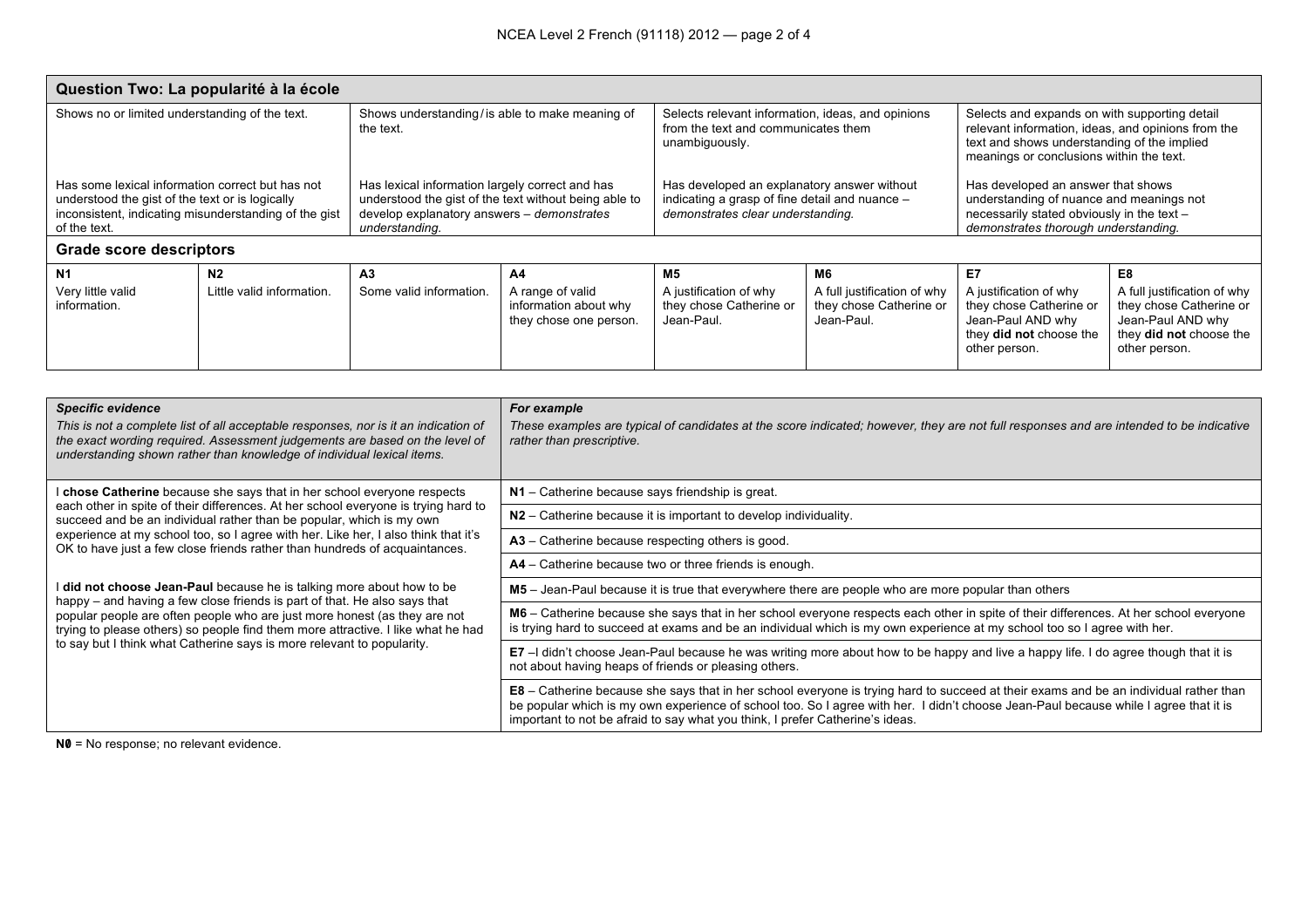| <b>Question Three: Une conversation</b>                                                                                                                                      |                           |                                                                                                                                                                          |                                                                                  |                                                                                                                                            |                                                                                                                                               |                                                                                                                                                                                                               |                                                                                                                                                                                                                   |  |
|------------------------------------------------------------------------------------------------------------------------------------------------------------------------------|---------------------------|--------------------------------------------------------------------------------------------------------------------------------------------------------------------------|----------------------------------------------------------------------------------|--------------------------------------------------------------------------------------------------------------------------------------------|-----------------------------------------------------------------------------------------------------------------------------------------------|---------------------------------------------------------------------------------------------------------------------------------------------------------------------------------------------------------------|-------------------------------------------------------------------------------------------------------------------------------------------------------------------------------------------------------------------|--|
| Shows no or limited understanding of the text.                                                                                                                               |                           | Shows understanding/ is able to make meaning of<br>the text.                                                                                                             |                                                                                  | Selects relevant information, ideas, and opinions<br>from the text and communicates them<br>unambiguously.                                 |                                                                                                                                               | Selects and expands on with supporting detail<br>relevant information, ideas, and opinions from the<br>text and shows understanding of the implied<br>meanings or conclusions within the text.                |                                                                                                                                                                                                                   |  |
| Has some lexical information correct but has not<br>understood the gist of the text or is logically<br>inconsistent, indicating misunderstanding of the gist<br>of the text. |                           | Has lexical information largely correct and has<br>understood the gist of the text without being able to<br>develop explanatory answers - demonstrates<br>understanding. |                                                                                  | Has developed an explanatory answer without<br>indicating a grasp of fine detail and nuance -<br>demonstrates clear understanding.         |                                                                                                                                               | Has developed an answer that shows<br>understanding of nuance and meanings not<br>necessarily stated obviously in the text -<br>demonstrates thorough understanding.                                          |                                                                                                                                                                                                                   |  |
| <b>Grade score descriptors</b>                                                                                                                                               |                           |                                                                                                                                                                          |                                                                                  |                                                                                                                                            |                                                                                                                                               |                                                                                                                                                                                                               |                                                                                                                                                                                                                   |  |
| N <sub>1</sub>                                                                                                                                                               | N <sub>2</sub>            | A3                                                                                                                                                                       | A4                                                                               | M5                                                                                                                                         | M6                                                                                                                                            | E7                                                                                                                                                                                                            | E8                                                                                                                                                                                                                |  |
| Very little valid<br>information.                                                                                                                                            | Little valid information. | Some valid information.                                                                                                                                                  | A range of valid<br>information about the<br>ideal exchange student<br>is given. | A clear picture of the<br>ideal exchange student<br>is given making some<br>relevant points about<br>their feelings, wants and<br>actions. | A clear picture of the<br>ideal exchange student<br>is given making several<br>relevant points about<br>their feelings, wants and<br>actions. | A full description of<br>Amelie's ideal exchange<br>student that includes<br>reference to being willing<br>to suggest things to do<br>/clearly express her<br>wants OR assimilate<br>quickly into the family. | A full description of<br>Amelie's ideal<br>exchange student that<br>includes reference to<br>being willing to suggest<br>things to do / clearly<br>express her wants OR<br>assimilate quickly into<br>the family. |  |

| <b>Specific evidence</b><br>This is not a complete list of all acceptable responses, nor is it an indication of<br>the exact wording required. Assessment judgements are based on the level of<br>understanding shown rather than knowledge of individual lexical items. | For example<br>These examples are typical of candidates at the score indicated; however, they are not full responses and are intended to be indicative<br>rather than prescriptive. |
|--------------------------------------------------------------------------------------------------------------------------------------------------------------------------------------------------------------------------------------------------------------------------|-------------------------------------------------------------------------------------------------------------------------------------------------------------------------------------|
| Someone:                                                                                                                                                                                                                                                                 | $N1 - Relaxed.$                                                                                                                                                                     |
| with whom she would quickly make friends                                                                                                                                                                                                                                 | $N2 -$ Would be a friend.                                                                                                                                                           |
| who would assimilate quickly into the family<br>who would be relaxed                                                                                                                                                                                                     | $A3 -$ Would be part of the family.                                                                                                                                                 |
| who would express her true feelings                                                                                                                                                                                                                                      | $AA - Say$ what film she wants to see.                                                                                                                                              |
| who wants to spend time with her and will initiate things.                                                                                                                                                                                                               | $M5 -$ Would know what she wants.                                                                                                                                                   |
|                                                                                                                                                                                                                                                                          | M6 - Would express her true feelings instead of just agreeing all the time. Would know what she wants.                                                                              |
|                                                                                                                                                                                                                                                                          | E7 – Would assimilate quickly into the family and not act like she has just arrived after 5 months living there.                                                                    |
|                                                                                                                                                                                                                                                                          | $E8 -$ Would want to spend time with her and would initiate things to do.                                                                                                           |

**N0** = No response; no relevant evidence.